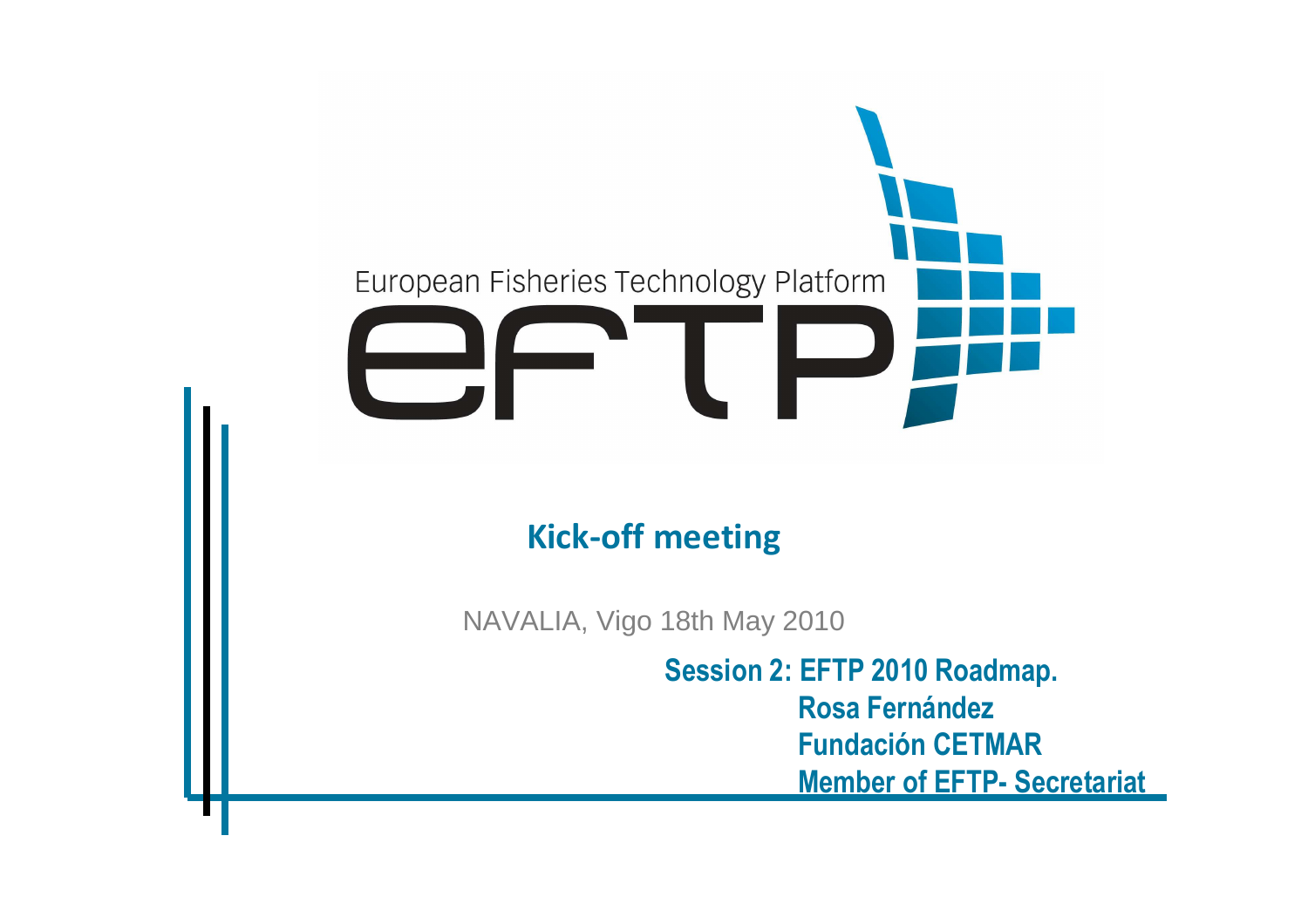#### **EFTP 2010 Roadmap**



### *1. Gaining representativeness*

 $\blacktriangleright$ 

 $\blacktriangleright$ 

To achieve the platform goals, one of the first milestones that has to be accomplished is not just to **involve a good number of stakeholders but also to keep certain relevant balances** with regard to:

- $\blacktriangleright$  **Pan-European scope** of the platform.
	- Representing a **wide range of the European fishing fleets and the related industrial value chain**.
	- Involving **research institutions and academia**
- $\blacktriangleright$  Involving **other actors**: ONGs, Consummers and others.

**Balances must be observed not just for the whole platform, but alsowhen setting up the governing bodies.**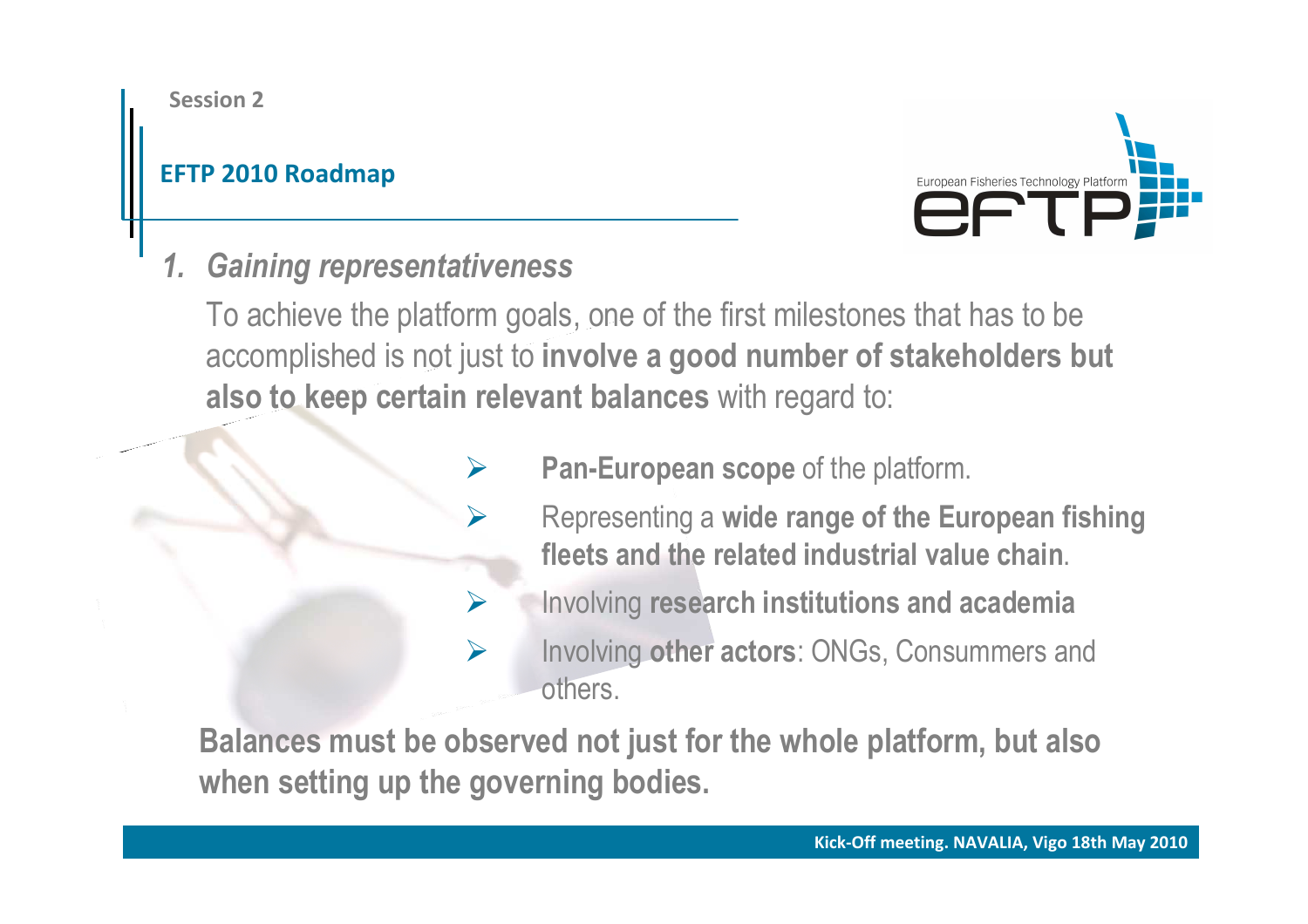#### **EFTP 2010 Roadmap**

What can be done by members for this?

- $\checkmark$ Join the Platform and the WGs.
- $\checkmark$ Help to communicate the existence of the EFTP.
- $\checkmark$ Inform about the platform in relevant fora.
- $\checkmark$  Distribute information about the EFTP aims and activities to your contacts, and enhance the involvement.
- $\checkmark$  Facilitate the exchange of information, help identifying those organizations in your country potentially willing to get involved and invite them to join, search for internal relevant support, etc.

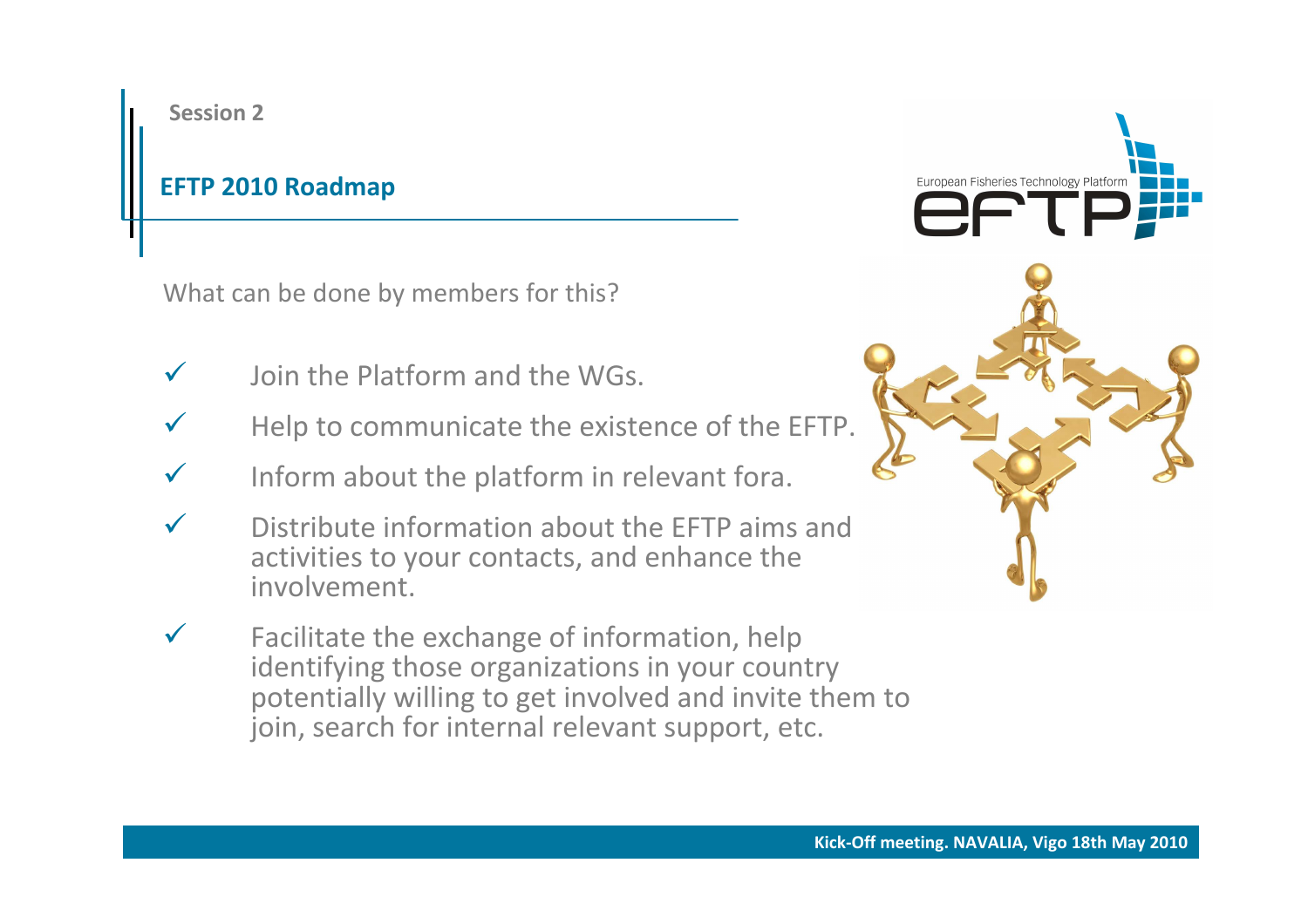#### **EFTP 2010 Roadmap**

At the present, the EFTP has received support and expressions of interest from about 30-40 organizations from:

- **France**
- **Belgium**
- The Netherlands
- **Denmark**
- Germany
- **I**reland
- **Greece**
- **Norway**
- **Spain**

This list of countries does not include registration to the Kick off, so it is supposed to get enlarged immediately.

**First step: Register electronically** through the EFTP website:

# www.eftp.eu/participate

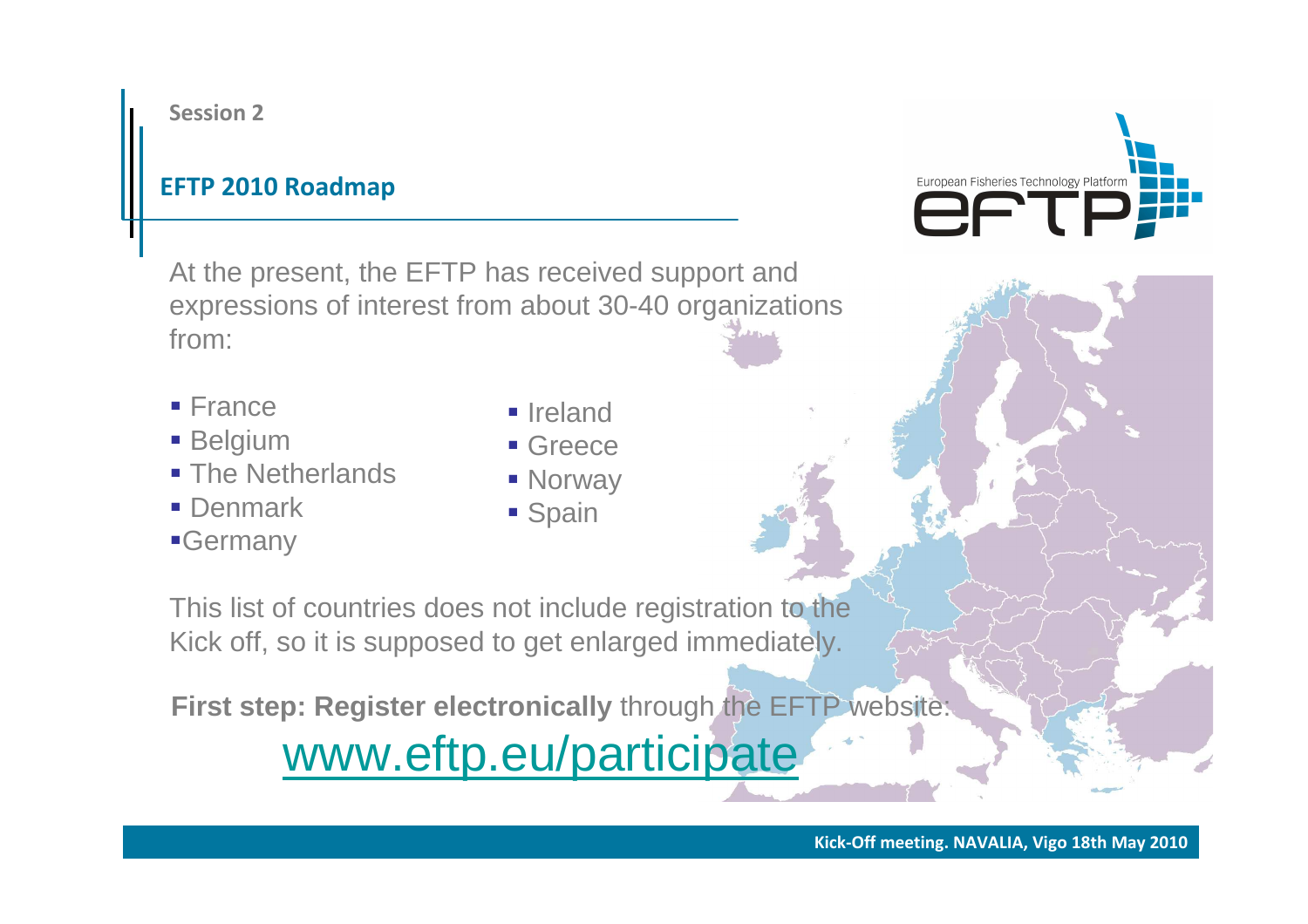### **EFTP 2010 Roadmap**



**Short term objectives with regard to representativeness (end 2010)**



To have involved at least twice the number of organizations we have at the moment.

To have added to the list of countries more European fishing States, mainly for the Baltic and the Mediterranean.



To have accomplished the EFTP structure preliminaryfulfillment (to be presented for approval by the Assembly)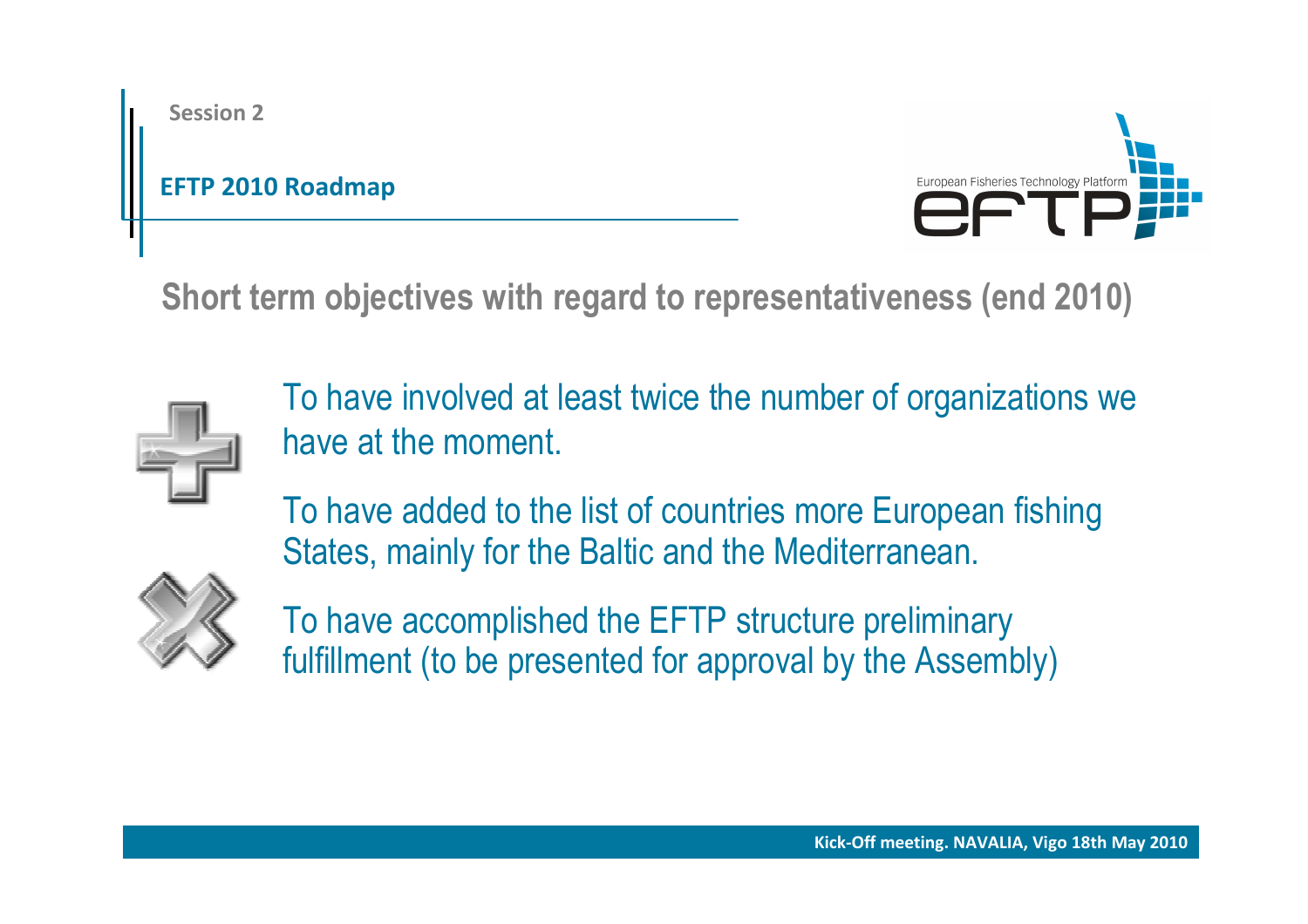### **EFTP 2010 Roadmap**



### *2. Documents development.*

Making **progress towards** having the **platform website and the basic PlatformDocuments** ready to be presented and validated by the EFTP Assembly.

Documents **under construction and available for receiving feedback**:



Documents **to be started**

 $\Box$  **Strategic Research Agenda** (A methodology approach has already been designed for discussion).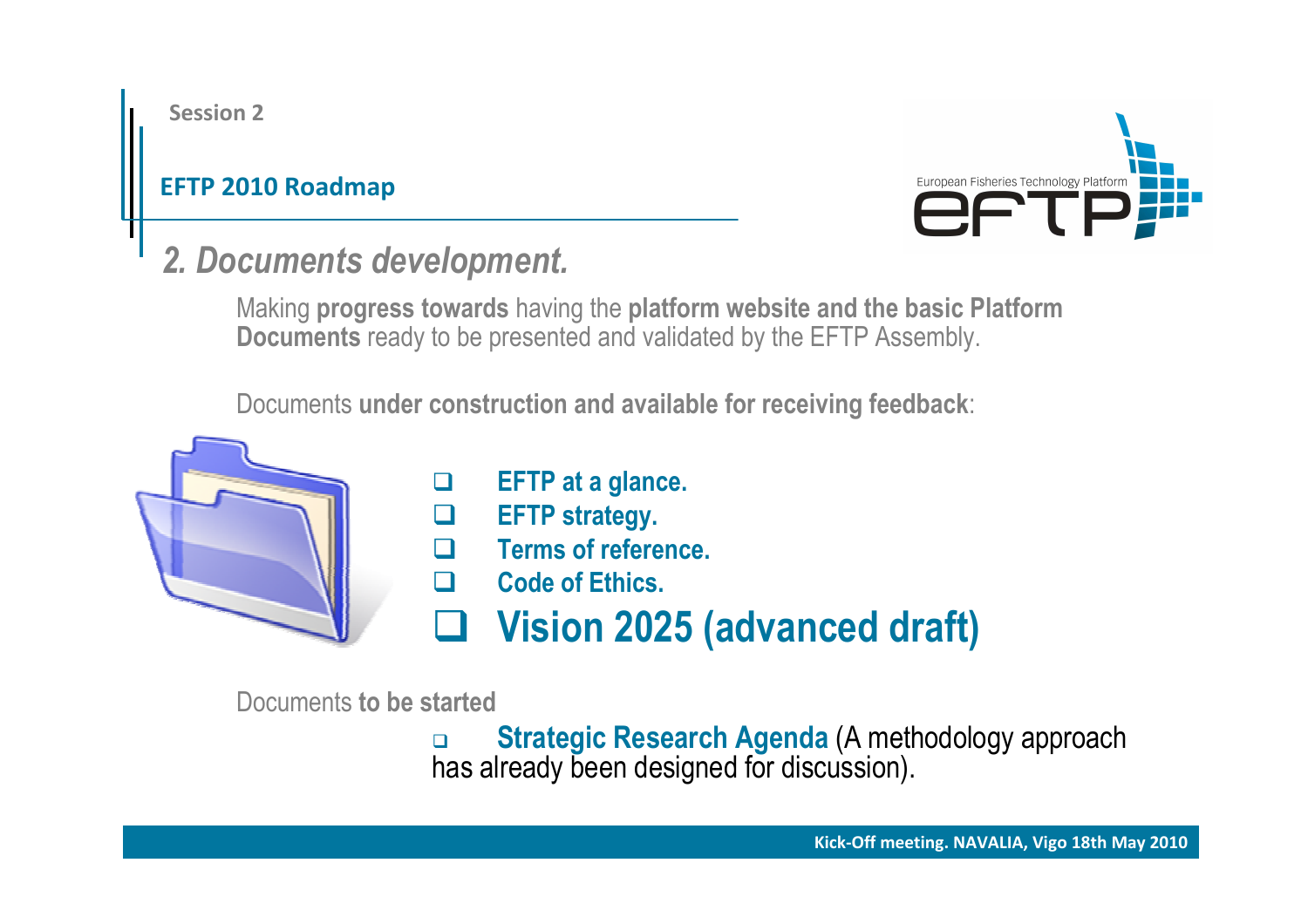### **EFTP 2010 Roadmap**



Vision <sup>2025</sup>



The Platform strategy has been integrated and developed inthe **Draft Vision 2025 document**.

For the last months, members of the task force have joinned the Working Groups and have developed the global scope foreach of the groups and identified the most relevant challenges and topics.

All **these materials are ready for a wider analysis and discussion within the working groups**.It is very relevant that they get enlarged.

**The greater level of agreement achieved around the documents produced, the most capacity of influence theEFTP will gain.**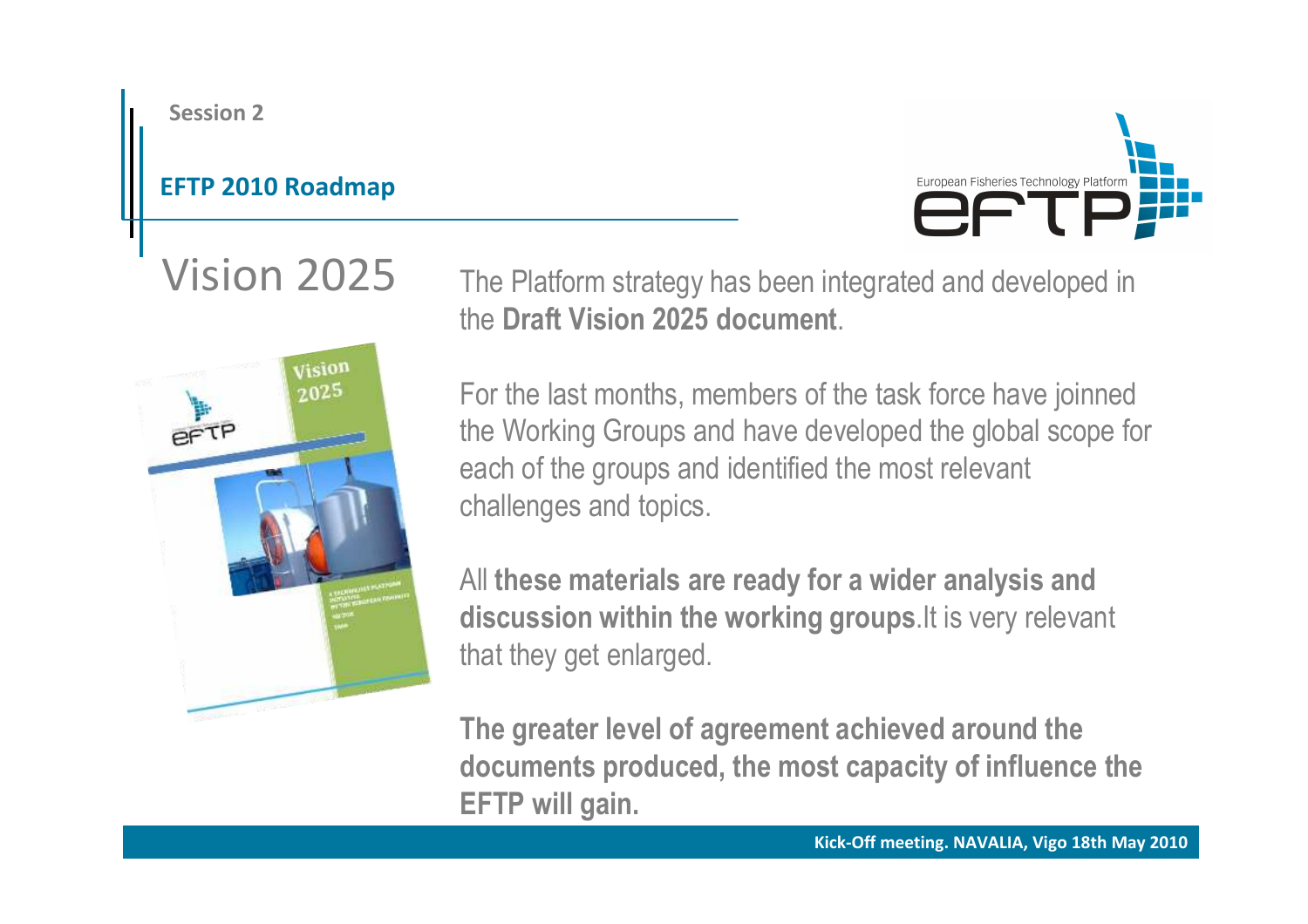### **EFTP 2010 Roadmap**



Short term objectives with regard to Documents development:



Final versions of all the started documents should be ready for validation by the Assembly by the end of 2010.

Validation of scope and relevant topics by enlarged WGs is one of the first milestones for having a complete versionof the Daft Vision. This should be achieved before next september, and a first complete Draft Vision should be oneof the topics for next Platform Meeting.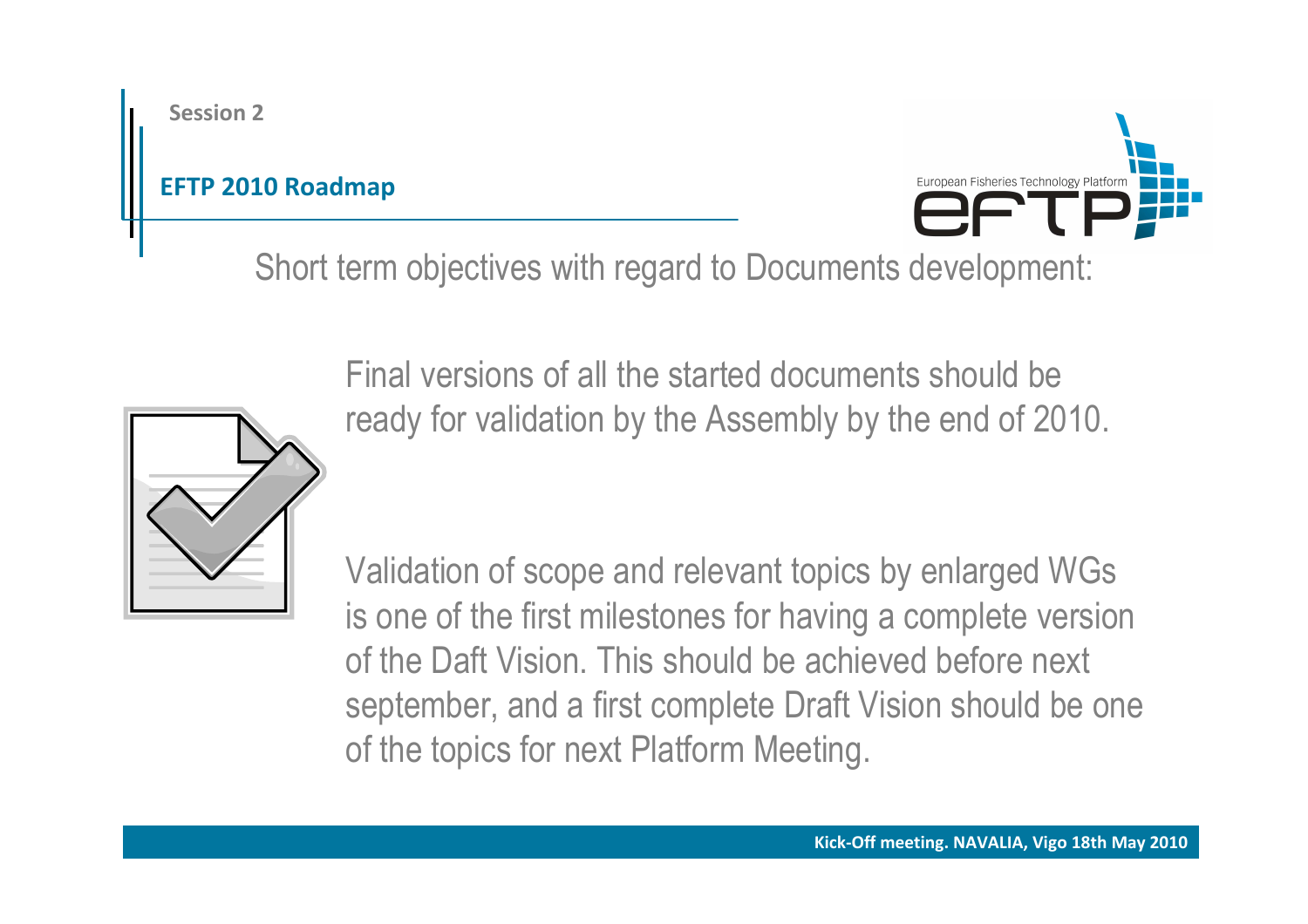### **EFTP 2010 Roadmap**



- *3. Other relevant plans for the short term*
- **Getting a legal person**

 The platform would gain CAPACITY TO OPERATE. There are PREVIOUS EXPERIENCES fron which to learn. Pros and cons of VARIOUS are being analysed.

**Ensuring long term feasibility of the initiative**. Efforts will be made to **get funding from different sources** (i.e. **Framework Programme, other European funding opportunities**) but also it will have to be designed and put into force <sup>a</sup>**feepolicy.**

In the short term an analysis of the options will be made and before the end of the year relevant decisions will have to be taken about both issues.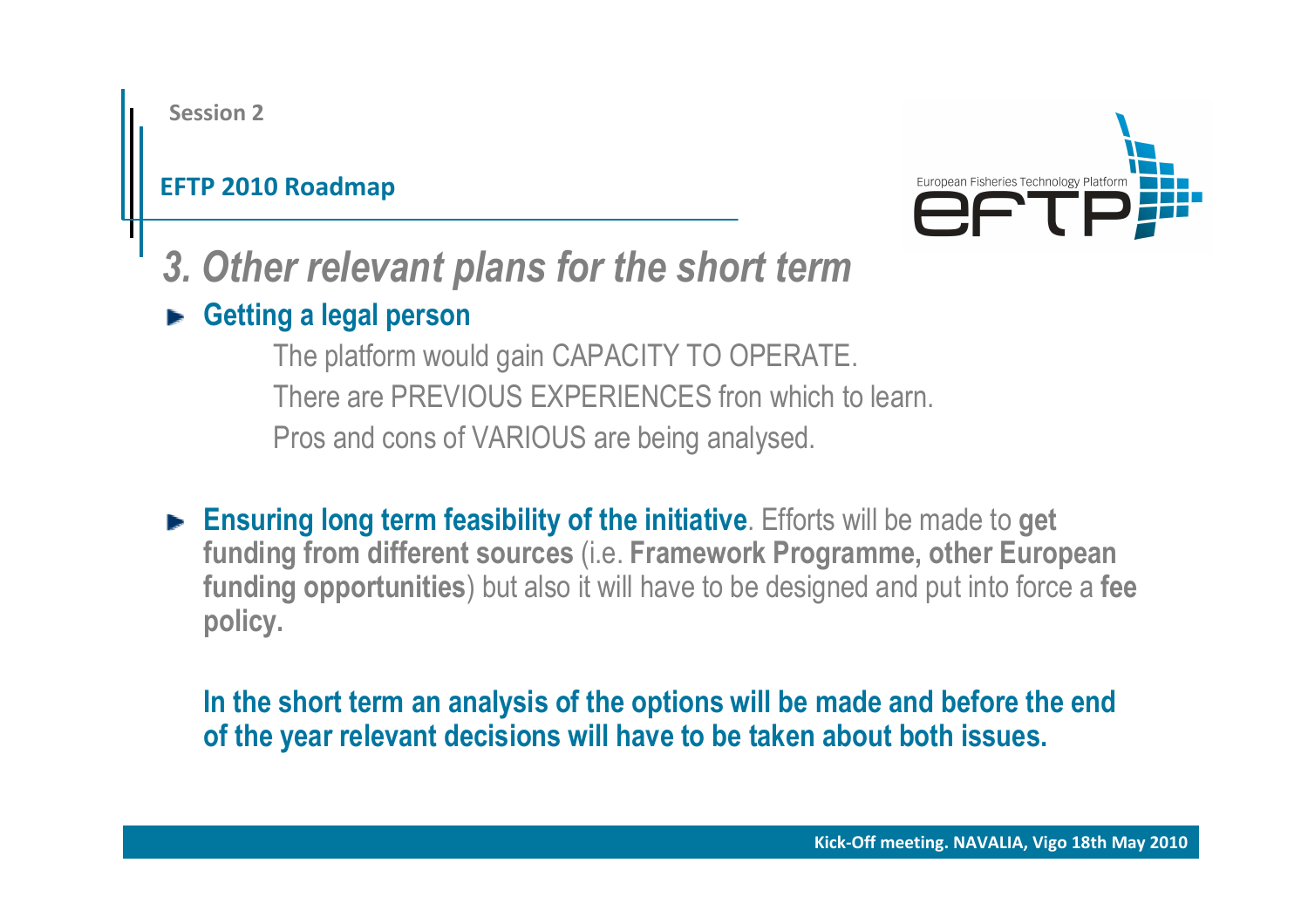### **EFTP 2010 Roadmap**



*4. Next EFTP meetings*

Matching with 'The oceans of tomorrows' info day

Brussels. **First half of September 2010**.

After the call presentation there will be a **brokerage event** where the meeting could be scheduled.

**Objectives:**

- Report about new progress, particularly concerning the **Platform Structure**.
- • Fixing <sup>a</sup>**new/revised agenda**. Start planning the **2011 General Assembly Meeting**.
- Agree on the process / WORPLAN to **start developing the EFTP SRA.**